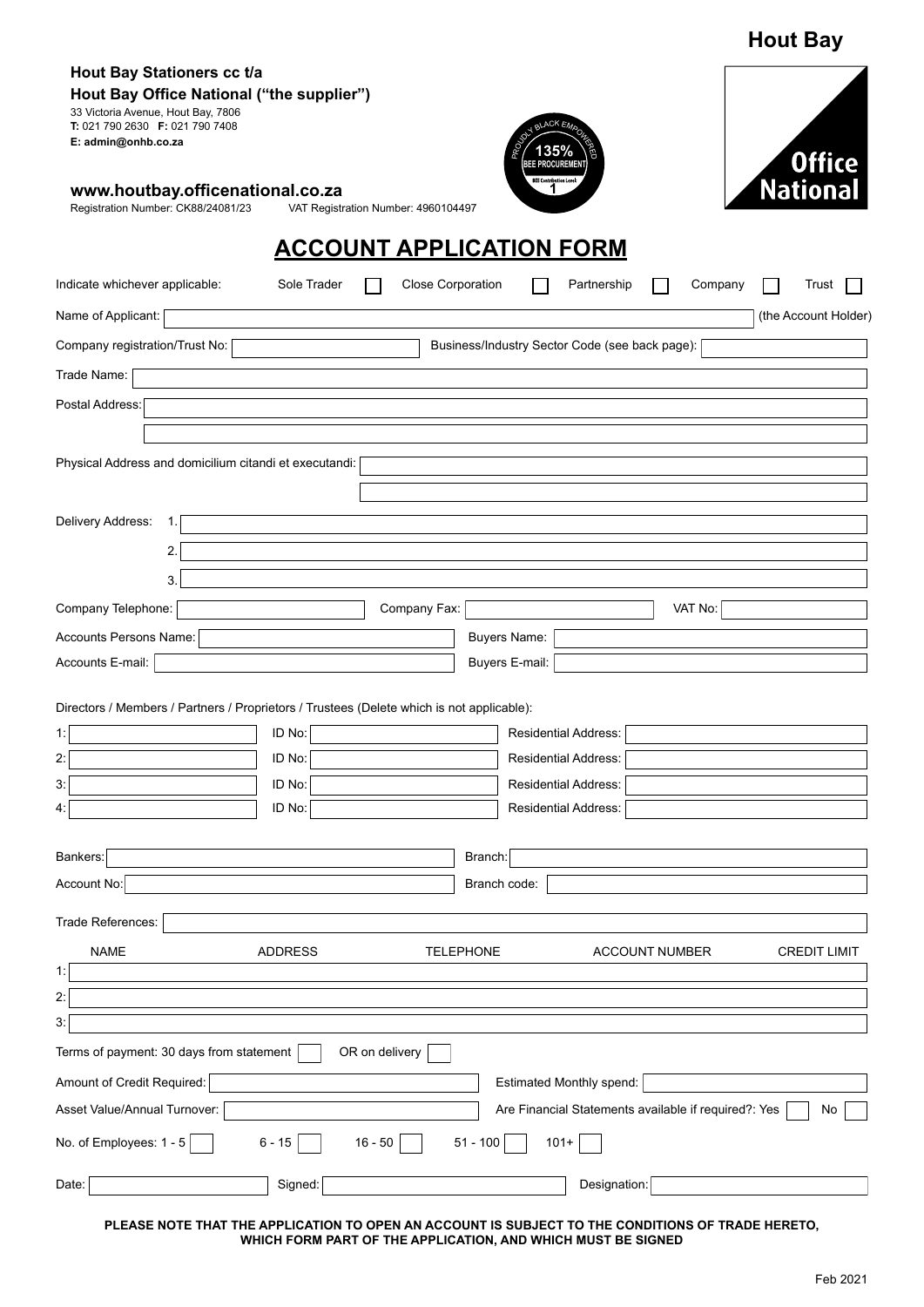# **Hout Bay Stationers cc t/a**

**Hout Bay Office National ("the supplier")**

33 Victoria Avenue, Hout Bay, 7806 **T:** 021 790 2630 **F:** 021 790 7408 **E: admin@onhb.co.za**

#### **www.houtbay.officenational.co.za**

Registration Number: CK88/24081/23 VAT Registration Number: 4960104497

# **CONDITIONS OF TRADE**

WHEREAS the Supplier sells consumable and non-consumable products in the form of stationery, electronic goods, canteen and ianitorial goods, office furniture and appliances (hereinafter referred to as "the goods")

#### **AND WHEREAS EXECUTE AS** *AND WHEREAS CONDITED AS A COUNTER THE SUPPLIER TO AUTHORITY TO AUTHORITY TO AUTHORITY TO AUTHORITY TO AUTHORITY TO AUTHORITY TO AUTHORITY TO AUTHORITY TO AUTHORITY TO AUTHORITY TO AUTHORITY*

purchase goods on account;

**AND WHEREAS** the Supplier has granted the Account Holder such authority;

#### **NOW THEREFORE THE FOLLOWING CONDITIONS OF TRADE SHALL APPLY:**

1. The Supplier shall open an account in the name of the Account Holder.

2. The Account Holder shall be liable for payment of all debits raised against the account, notwithstanding the fact that such debits may exceed the amount of the limit of account as stipulated on the face of this agreement.

3. All accounts, although due on presentation, are payable no later than 30 days from date of statement.

4. In the event that the Account Holder breaches this agreement and fails to pay the account within the period of 30 days aforesaid, then:

4.1. the full balance of the debits raised against the account, and then outstanding by the Account Holder to the Supplier, will become immediately due and payable without notice to the Account Holder, notwithstanding the fact that the 30-day period referred to in clause 3 above has not lapsed in respect of any particular debit received

4.2. the Supplier may, at its selection, either cancel this agreement, withhold any further supplies and claim damages/recover the goods from the Account Holder or claim specific performance of all the Account Holders' obligations.

4.3. The Supplier shall have the right to claim interest on any arrear amounts, at the maximum permissible rate of interest as determined from time to time in terms of the provisions of the National Credit Act, No. 34 of 2005, such interest to be reckoned monthly in advance from due date to date of payment.

5. The Supplier may cancel the facility at any time in its own discretion, without having to furnish reasons therefor.

6. The Account Holder hereby undertakes to forthwith advise the Supplier, in writing, of:

6.1. any change in its address, telephone or telefax numbers;

- 6.2. any change in partner/s / director/s / member/s;
- 6.3. the sale of its business;
- 6.4. any change in shareholding.

7. In the event of the Supplier having to hand the account over to its attorneys for collection of any outstanding balance, the Account Holder shall be liable for all legal costs incurred by the Supplier on a scale as between attorney and client, including such collection commission for which the Supplier may be liable to its attorneys in respect of the collection of such debt, whether any action has been instituted against the Account Holder or not.

8. The Account Holder hereby consents to the jurisdiction of the Magistrate's Court in respect of any legal action arising out of this agreement, notwithstanding the fact that the amount claimed may exceed the jurisdiction of such Court, the discretion however remaining with the Supplier to elect the court from which it wishes to institute any legal action.

9. The Account Holder shall not be entitled to withhold payment of any amount or apply set-off against any amount due in terms hereof by virtue of any claim the Account Holder may have against the Supplier arising from any cause whatsoever.

10. The Account Holder chooses its domicilium citandi et executandi for all purposes arising out of this application its physical address stipulated on the Account Application Form. This is the address at which all notices required to be given to the Account Holder in terms of this agreement shall be deemed to have been duly given to the Account Holder if posted to the said address, or delivered to a responsible person at the said address, as the case may be. This address shall remain the chosen address of the Account Holder unless the Account Holder notifies the Supplier in writing of any change of such address.

11. Risk in the goods shall pass from the Supplier to the Account Holder on the date of delivery. Delivery shall be deemed to have taken place against the signature by the Account Holder of the Supplier's delivery note.

12. Ownership in non-consumable goods shall only pass to the Account Holder once the Account Holder has paid the Supplier in full for the goods delivered to the Account Holder. Until the purchase price has been paid to the Supplier in full, the Account Holder undertakes to take all reasonable measures to ensure that the goods are kept in a safe and good condition at the delivery address. 13. Any/all returns of goods from the Account Holder are for the Account Holder's account and risk and must be returned to the Supplier's place of business from where it was ordered, unopened, in its original packaging and in a saleable condition, within ten business days of date of delivery, unless otherwise provided in law. In so returning the goods the Account Holder shall produce the Supplier's original invoice.

14. The Account Holder acknowledges that should the correct goods be supplied and delivered to the Account Holder and should these be returned at the Account Holder's request due to no fault accruing to the Supplier, such goods shall be subject to a 10 % handling charge which shall be immediately due and payable by the Account Holder.

15. Delivery shall be free of charge in the event that the delivery address does not exceed a 50 kilometer radius (by public road) from the Supplier's place of business from where the goods were ordered, subject to the goods being delivered having a minimum value of R400.00. All other deliveries at a delivery address beyond the radius referred to above, shall be subject to the price set out in the approved order from the Supplier. Delivery fees will be subject to review from time to time.

16. Any condonation of any breach of any of the provisions hereof or any other act or relaxation, indulgence or grace on the part of the Supplier shall in no way operate as or be deemed to be a waiver by the Supplier of any of its rights in terms of this agreement or be construed as a novation thereof.

17. This application contains the entire agreement between the parties and no variation thereof shall be of any force or effect unless reduced writing and signed by both parties.

18. The Account Holder hereby cedes, pledges, assigns and transfers in favour of the Supplier all the Account Holder's rights, title and interest, claims and demands in and to all claims/debts/book debts of whatever nature and howsoever arising which the Account Holder may now have or at any time hereafter have, as security for the due payment of every sum of money which may become due and payable by the Account Holder to the Supplier. The security created by this cession shall be a continuing one, despite any fluctuation in the indebtedness of the Account Holder to the Supplier. The Account Holder undertakes to furnish the Supplier on demand with such information concerning its claims/debts/book debts as may be reasonably required to enable the Supplier to give effect to the provisions of this clause 18.

19. Whereas certain items of furniture, electronic equipment and appliances are costly and for which the Supplier is required to pay its supplier, the Supplier reserves the right to demand payment of a deposit of at least 50 % of the amount payable by the Account Holder in respect thereof before placing an order therefor with its supplier, with the balance of the purchase price to be payable on delivery.

20. Any document or information referred to in these Conditions of Trade, and capable of being accessed by way of an internet address, shall be deemed to be incorporated in these Conditions of Trade in accordance with the provisions of the Electronic Communications and Transactions Act, No. 25 of 2002.

21. The Supplier and the Account Holder acknowledge that certain personal information may be processed under this Agreement, as defined in the Protection of Personal Information Act 4 of 2013. Each of the Supplier and the Account Holder warrant to each other that they will at all times strictly comply with all applicable data privacy legislation in force from time to time. The parties shall take, implement and maintain all such technical and organizational security procedures and measures necessary or appropriate to preserve the security and confidentiality of personal information processed by it and shall protect such personal information against unauthorized or unlawful disclosure, access or processing, accidental loss, destruction or damage 22. The Account Holder acknowledges and agrees that the Supplier may:

22.1 perform a credit search on the Account Holder's records with one or more of the registered credit bureau in order to assess the Account Holder's application to purchase on account;

22.2 monitor the Account Holder's payment behaviour by researching its records at one or more of the credit bureaux;

22.3 use new information and data obtained from the credit bureau in respect of the Account Holder's right to purchase on account;

22.4 record the existence of the Account Holder's account with any credit bureau;

22.5 record and transmit details of how the Account Holder has performed, and how the account is conducted by the Account Holder in meeting its obligations on the account;

22.6 use information obtained from one or more credit bureau to assess the future applications to purchase on account by the Account Holder and/or its members/directors 23. The Account Holder acknowledges and agrees that any information regarding the financial position of the business, default in payment to the Supplier, and details of how the account with the Supplier is conducted, may be disclosed to any other interested party conducting business with the Account Holder or to one or more credit bureaux.

24. The Account Holder hereby undertake to and in favour of the Supplier that it shall, at the Supplier's request, procure that each of the members or shareholders of the Account Holder, as the case may be, undertakes to sign a personal suretyship as security for all or any of the amounts which the Account Holder may at any time owe to the Suppler. The form of the suretyship is attached to this Credit Application.

Feb 2021

**PROVEMPOWERE**  $135\%$   $\setminus$ ଞ **1 BEE PROCUREMENT**



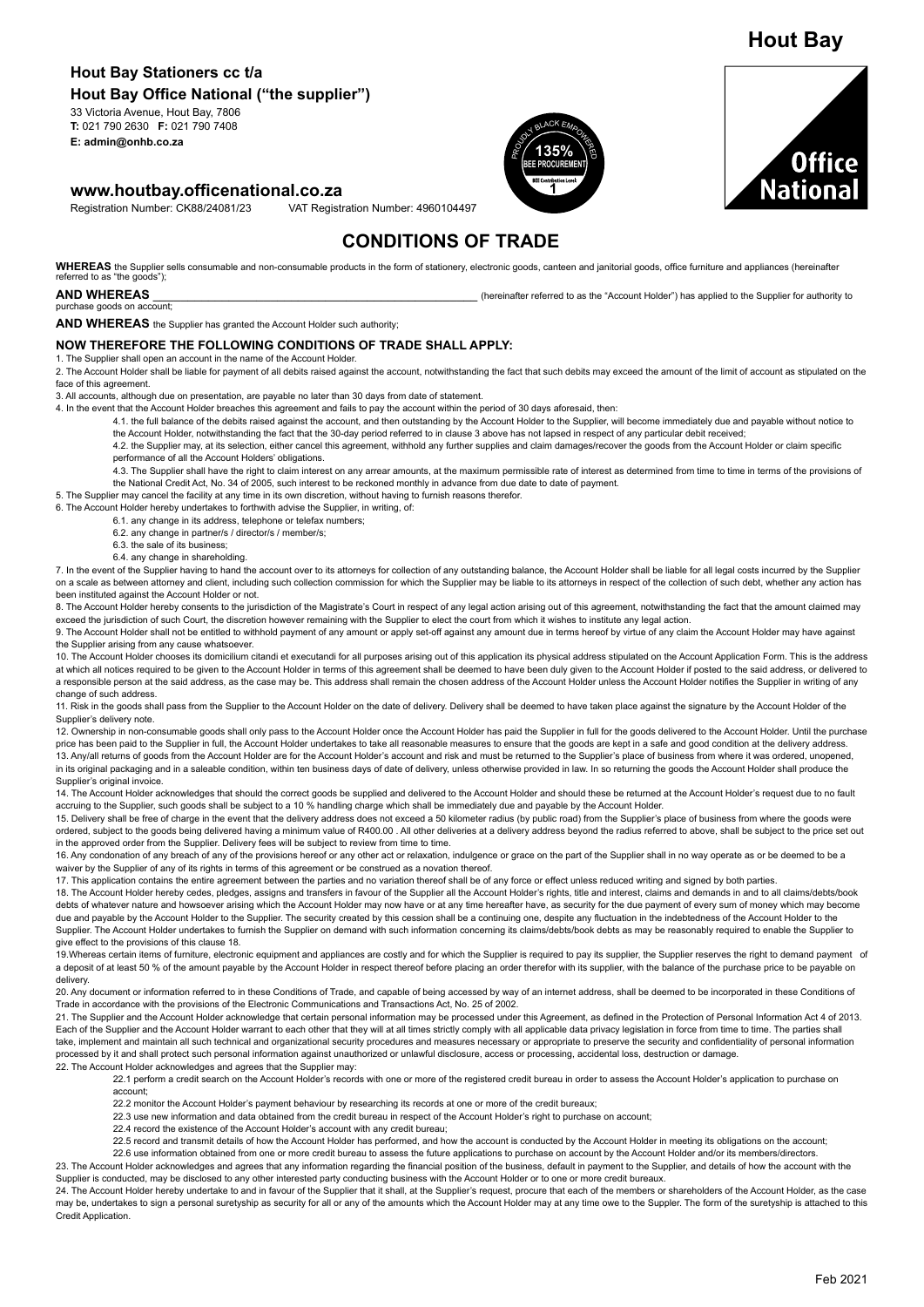# **Hout Bay**

#### **Hout Bay Stationers cc t/a Hout Bay Office National ("the supplier")** 33 Victoria Avenue, Hout Bay, 7806 **T:** 021 790 2630 **F:** 021 790 7408

**E: admin@onhb.co.za**

# **www.houtbay.officenational.co.za**<br>Registration Number: CK88/24081/23 VAT Registr

VAT Registration Number: 4960104497





## **CONDITIONS OF TRADE**

25. The signatory hereto confirms that: 25.1 he/she has read and fully understands the aforesaid conditions;

25.2 he/she is duly authorised to enter into this agreement on behalf of the Account Holder.

| DATED at l                          | this | 20<br>day of                                                          |
|-------------------------------------|------|-----------------------------------------------------------------------|
| SIGNED ON BEHALF OF ACCOUNT HOLDER: |      | <b>AS WITNESS:</b>                                                    |
| SIGNATURE                           |      | <b>SIGNATURE</b>                                                      |
| <b>PRINT NAME IN BLOCK LETTERS</b>  |      | <b>FULL NAMES</b>                                                     |
| <b>DESIGNATION</b>                  |      |                                                                       |
|                                     |      | BLEAGE HOTE THAT THE CONDITIONS OF TRADE ON THIS BAGE MHOT BE SIGNED. |

**PLEASE NOTE THAT THE CONDITIONS OF TRADE ON THIS PAGE MUST BE SIGNED**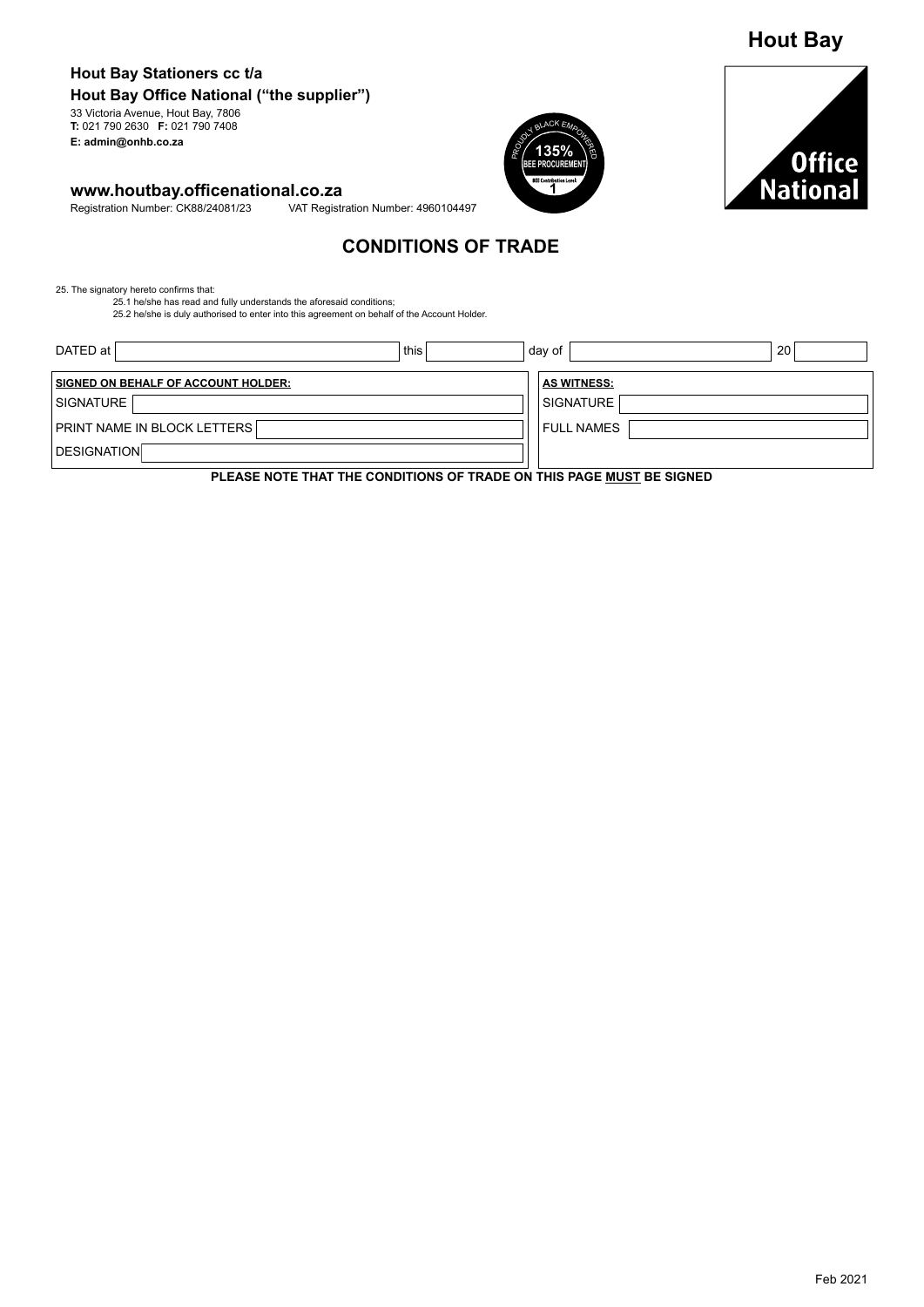### **Hout Bay Stationers cc t/a Hout Bay Office National ("the supplier")**

33 Victoria Avenue, Hout Bay, 7806 **T:** 021 790 2630 **F:** 021 790 7408 **E: admin@onhb.co.za**

#### **www.houtbay.officenational.co.za**

Registration Number: CK88/24081/23 VAT Registration Number: 4960104497





**Hout Bay**

# **DEED OF SURETYSHIP**

I \_\_\_\_\_\_\_\_\_\_\_\_\_\_\_\_\_\_\_\_\_\_\_\_\_\_\_\_\_\_\_\_\_\_\_\_\_\_\_\_\_\_\_\_\_\_\_\_\_\_\_\_\_\_\_\_\_\_\_\_\_\_\_\_ with identity number \_\_\_\_\_\_\_\_\_\_\_\_\_\_\_\_\_\_\_\_\_\_\_\_\_\_\_\_\_\_\_\_\_\_\_\_\_\_\_\_\_\_\_\_\_\_\_\_\_\_\_\_ (BLOCK LETTERS – NAME OF PERSON SIGNING)

of (address) \_\_\_\_\_\_\_\_\_\_\_\_\_\_\_\_\_\_\_\_\_\_\_\_\_\_\_\_\_\_\_\_\_\_\_\_\_\_\_\_\_\_\_\_\_\_\_\_\_\_\_\_\_\_\_\_\_\_\_\_\_\_\_\_\_\_\_\_\_\_\_\_\_\_\_\_\_\_\_\_\_\_\_\_\_\_\_\_\_\_\_\_\_\_\_\_\_\_\_\_\_\_\_\_\_\_\_\_\_\_\_\_\_\_\_\_\_\_\_\_\_

do hereby bind myself jointly and severally to and in favour of Hout Bay Office National (hereinafter referred to as "the Company"), its successors in title or assigns, as surety for and co-principal debtor in solidium (which means that the Company has the choice to sue either the Principal Debtor and me jointly for our proportion of shares, or any one of us, at its choice, for the entire amount) with

#### \_\_\_\_\_\_\_\_\_\_\_\_\_\_\_\_\_\_\_\_\_\_\_\_\_\_\_\_\_\_\_\_\_\_\_\_\_\_\_\_\_\_\_\_\_\_\_\_\_\_\_\_\_\_\_\_\_\_\_\_\_\_\_\_\_\_\_\_\_\_\_\_\_\_\_\_\_\_\_\_\_\_\_\_\_\_\_\_\_\_\_\_\_\_\_\_\_\_\_\_\_\_\_\_\_\_\_\_\_\_\_\_\_\_\_\_\_\_\_\_\_\_\_\_\_\_\_\_\_\_\_ (BLOCK LETTERS – NAME OF YOUR COMPANY)

(hereinafter referred to as "the Principal Debtor") of all the obligations which the Principal Debtor may now have to or may incur from time to time with the Company under, by virtue of or arising from the Conditions of Trade in respect of the Application to Open an Account of which this Deed of Suretyship forms part and which conditions I confirm I have read and understand.

I agree that my liability shall cover all claims for legal costs on the scale as between attorney and client, interest and collection commission which the Company may, at any time, have incurred or incur as a result of the calling up of the Principal Debt, owing and payable by the Principal Debtor to the Company.

I hereby renounce all benefits arising from the legal exception, beneficium excussionis sui ordinis et divisionis, which means that I cannot demand that:

1. The company first exhausts its remedies against the Principal Debtor before proceeding against me in terms of this Deed of Suretyship;

2. My obligation in terms of this suretyship be divided proportionately between me, any co-sureties and the Principal Debtor with the force and effect of which I hereby declare myself to be fully acquainted.

I agree that this Deed of Suretyship is without prejudice to any other suretyship/s or security/ies now held or hereafter to be held by the Company and that it shall remain in force as a continuing security notwithstanding immediate settlement of any particular account, and notwithstanding death or legal disability.

Notwithstanding any part payment by or on behalf of the Principal Debtor, I shall have no right to any cession of action in respect of such payment and shall not be entitled to take action against the Principal Debtor or against any other surety for the Principal Debtor in respect thereof unless and until the indebtedness of the Principal Debtor to the Company shall have been discharged in full.

For the purpose of any action against me for provisional sentence or otherwise, a certificate signed by any Director of the Company, (whose capacity or appointment need not be proved), or its auditor, as to the amount owing by the Principal Debtor, and that the due date for payment of such amount has arrived, shall be sufficient and satisfactory proof of the facts therein stated until the contrary shall have been proved.

I hereby choose as my domicilium citandi et executandi the address as set out against my name above, which means that this is an address chosen by me as the address at which all notices required to be given to me by the Company in terms hereof shall be deemed to have been duly given to me by the Company if posted to the said address or delivered to a responsible person at the said address, as the case may be.

I hereby consent to the jurisdiction of the Magistrate's Court in respect of any legal action arising out of this Deed of Suretyship notwithstanding the fact that the amount claimed may exceed the jurisdiction of such court, the discretion however remaining with the Company to elect the forum from which it wishes to institute any legal action.

I shall not be entitled to withdraw or cancel this Suretyship unless and until all indebtedness, commitments and obligations (including contingent obligations) of the Principal Debtor to the Company shall have been fully discharged or extinguished.

No consensual cancellation, variation or modification of the terms of this Deed of Suretyship shall be binding on the Company unless reduced to writing and signed by or on behalf of the Company and me, as surety.

I shall be responsible for all costs, charges and expenses of whatsoever nature which may be incurred by the Company in enforcing its rights in terms hereof including, without limitation, legal costs on the scale as between attorney and client and collection commission irrespective whether action has been instituted against me, or not.

I hereby agree that the provisions contained in the Principal Debtor's Conditions of Trade relative to confidentiality and obtaining confidential information, shall be equally applicable to me.

| DATED at           | this | day of                      | 20 |
|--------------------|------|-----------------------------|----|
|                    |      |                             |    |
| <b>AS WITNESS:</b> |      | <b>SIGNATURE OF SURETY:</b> |    |
| SIGNATURE          |      |                             |    |
| FULL NAMES         |      |                             |    |